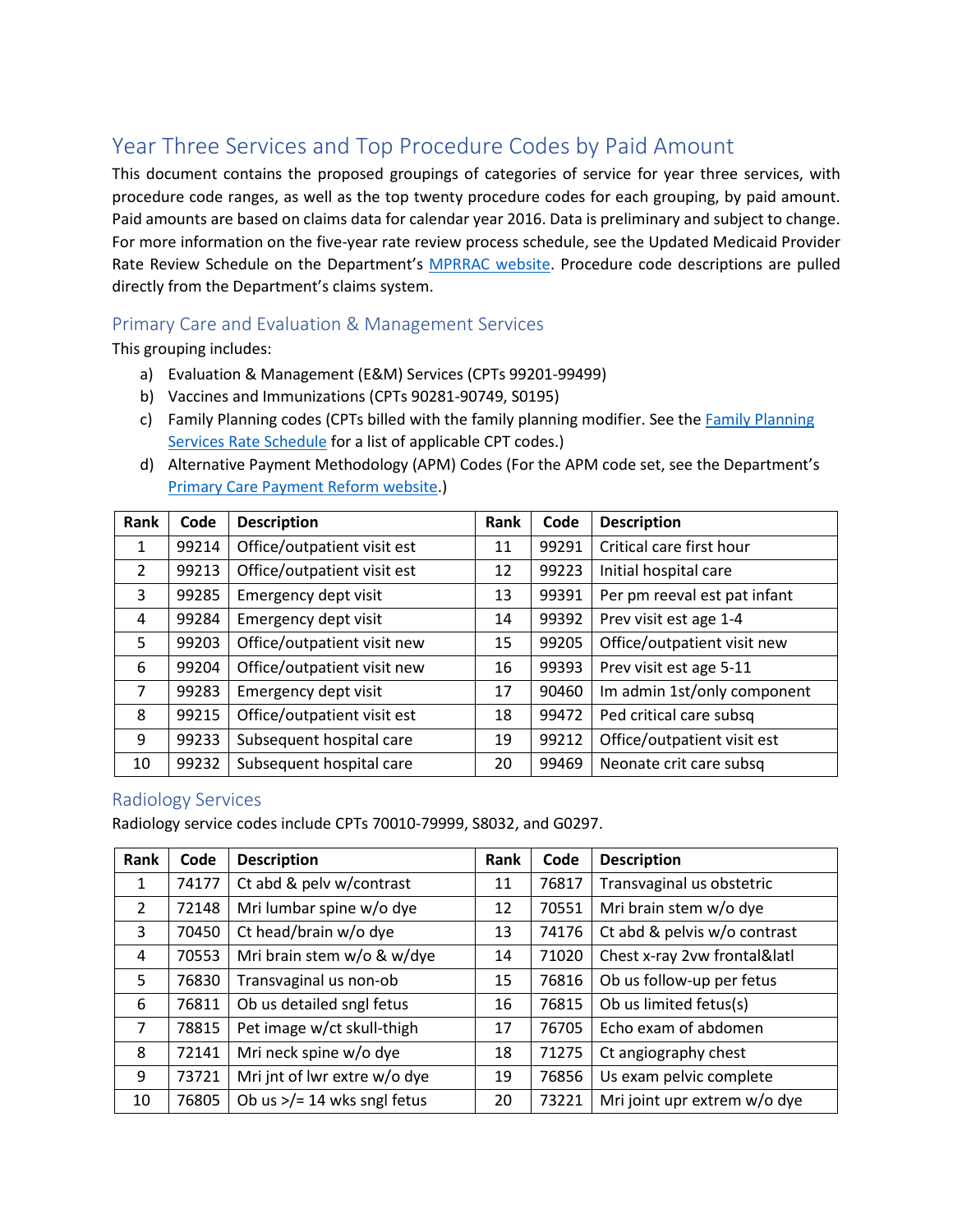## Physical and Occupational Therapies

Physical therapy and occupational therapy services include CPTs 97001-97799.

| Rank           | Code  | <b>Description</b>         | <b>Rank</b> | Code  | <b>Description</b>           |
|----------------|-------|----------------------------|-------------|-------|------------------------------|
| 1              | 97110 | PT ONE OR MORE AREAS EA 15 | 11          | 97014 | Electric stimulation therapy |
|                |       | <b>MIN</b>                 |             |       |                              |
| $\overline{2}$ | 97530 | Therapeutic activities     | 12          | 97124 | P T--- EACH 15 MIN MASSAGE   |
| 3              | 97533 | Sensory integration        | 13          | 97597 | Rmyl devital tis 20 cm/<     |
| 4              | 97140 | Manual therapy 1/> regions | 14          | 97035 | APP ULTRASOUND EACH 15MIN    |
| 5              | 97112 | Neuromuscular reeducation  | 15          | 97004 | code deleted 12/31/2016      |
| 6              | 97001 | PT evaluation              | 16          | 97755 | Assistive technology assess  |
| $\overline{7}$ | 97535 | Self care mngment training | 17          | 97010 | APPLICATION HOT OR COLD      |
|                |       |                            |             |       | <b>PACKS</b>                 |
| 8              | 97003 | OT evaluation              | 18          | 97113 | THERA PROC 1 OR MORE AREAS   |
|                |       |                            |             |       | AQUATIC                      |
| 9              | 97002 | PT re-evaluation           | 19          | 97116 | THERA PROC EA 15 MIN GAIT    |
|                |       |                            |             |       | <b>TRAINING</b>              |
| 10             | 97032 | APP MODALITY TO ONE OR     | 20          | 97760 | Orthotic mgmt and training   |
|                |       | <b>MORE AREAS</b>          |             |       |                              |

### Maternity Services

Obstetric services include CPTs 59000-59899 and H1005.

| Rank           | Code  | <b>Description</b>            | Rank | Code  | <b>Description</b>               |
|----------------|-------|-------------------------------|------|-------|----------------------------------|
| $\mathbf{1}$   | 59400 | <b>TOTAL OBSTETRICAL CARE</b> | 11   | 59610 | ANTE POSTPART VAG DEL AFT        |
|                |       | <b>INCLUDING ANTEPAR</b>      |      |       | C/SECT                           |
| $\mathcal{P}$  | 59409 | <b>VAGINAL DELIVERY</b>       | 12   | 59612 | VAGINAL DEL ONLY AFTER           |
|                |       |                               |      |       | <b>CESAR DELIVERY</b>            |
| 3              | 59510 | Cesarean delivery             | 13   | 59899 | UNLISTED PROCEDURE,              |
|                |       |                               |      |       | <b>MATERNITY CARE AND</b>        |
| 4              | 59514 | <b>CAESAREAN DEL</b>          | 14   | 59430 | <b>MATERNITY POSTPARTUM CARE</b> |
|                |       |                               |      |       | <b>ONLY (INDEPEND</b>            |
| 5.             | 59410 | <b>VAGINAL DEL ONLY INCL</b>  | 15   | 59620 | Attempted vbac delivery only     |
|                |       | POSTPARTUM CARE               |      |       |                                  |
| 6              | 59426 | <b>ANTEPARTUM CARE ONLY</b>   | 16   | 59151 | LAP TR ECTOPIC PREG W/SALPIN     |
|                |       |                               |      |       | &/OR OOPHOR                      |
| $\overline{7}$ | H1005 | Prenatalcare enhanced srv pk  | 17   | 59820 | TR OF MISS AB COMPLETED          |
|                |       |                               |      |       | <b>SURG FIRST TRIME</b>          |
| 8              | 59515 | <b>CESAREAN DEL ONLY</b>      | 18   | 59618 | ANTE-C-SEC-PP CARE-AFTER         |
|                |       | <b>INCLUDING POSTPARTUM C</b> |      |       | PREV C-SECT                      |
| 9              | 59025 | FETAL NON-STRESS TEST         | 19   | 59614 | VAG DEL AFTER CESAR INCL PP      |
|                |       |                               |      |       | <b>CARE</b>                      |
| 10             | 59425 | <b>ANTEPARTUM CARE ONLY</b>   | 20   | 59160 | D & c after delivery             |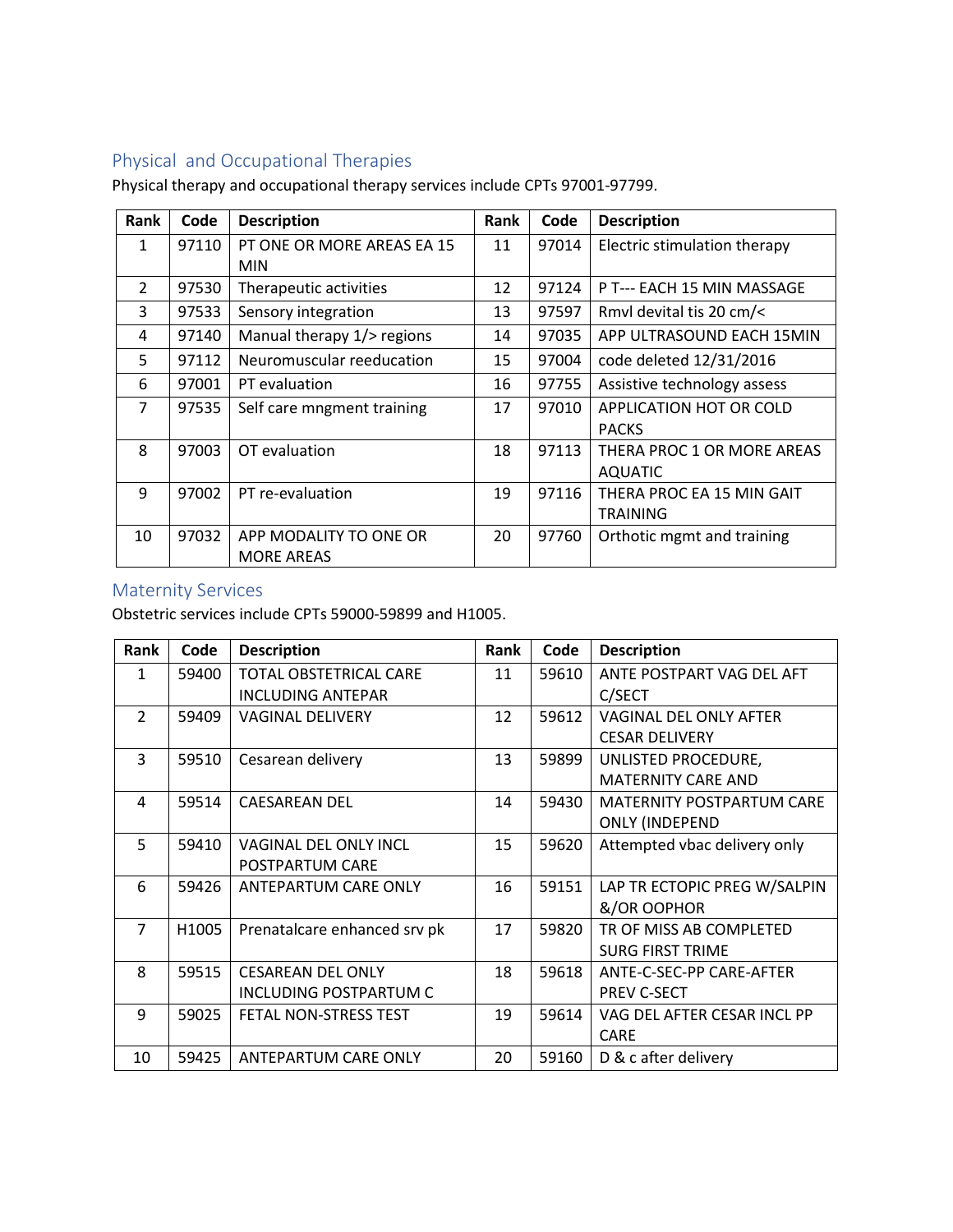## Other Surgeries

This grouping includes:

- a) Genital system surgeries (CPTs 54000-58999)
- b) Nervous system surgeries (CPTs 61000-64999)
- c) Urinary system surgeries (CPTs 50010-53899)
- d) Endocrine system surgeries (CPTs 60000-60699)

| Rank           | Code  | <b>Description</b>               | Rank | Code  | <b>Description</b>          |
|----------------|-------|----------------------------------|------|-------|-----------------------------|
| 1              | 62311 | inj of diagnostic or therapeutic | 11   | 58662 | Laparoscopy excise lesions  |
|                |       | substance(s)                     |      |       |                             |
| $\mathcal{P}$  | 64483 | Inj foramen epidural I/s         | 12   | 63047 | Remove spine lamina 1 Imbr  |
| 3              | 64635 | Destroy lumb/sac facet int       | 13   | 64633 | Destroy cerv/thor facet int |
| 4              | 58571 | Tlh w/t/o 250 g or less          | 14   | 50590 | LITHOTRIPSY EXTRACORPOREAL  |
|                |       |                                  |      |       | <b>SHOCK WAVE</b>           |
| 5.             | 58661 | Laparoscopy remove adnexa        | 15   | 64721 | NEUROPLASTY-ARM, MEDIAN AT  |
|                |       |                                  |      |       | <b>CARPAL TUNNEL</b>        |
| 6              | 64615 | Chemodenerv musc migraine        | 16   | 64484 | Inj foramen epidural add-on |
| $\overline{7}$ | 63030 | Low back disk surgery            | 17   | 52356 | Cysto/uretero w/lithotripsy |
| 8              | 64493 | Inj paravert f jnt I/s 1 lev     | 18   | 64634 | Destroy c/th facet int addl |
| 9              | 57454 | Bx/curett of cervix w/scope      | 19   | 58150 | TOTAL ABD HYSTERECT W/WO    |
|                |       |                                  |      |       | <b>REMOV TUBE(S)</b>        |
| 10             | 62310 | Inj of diagnostic or therapeutic | 20   | 58563 | Hysteroscopy ablation       |
|                |       | substance(s)                     |      |       |                             |